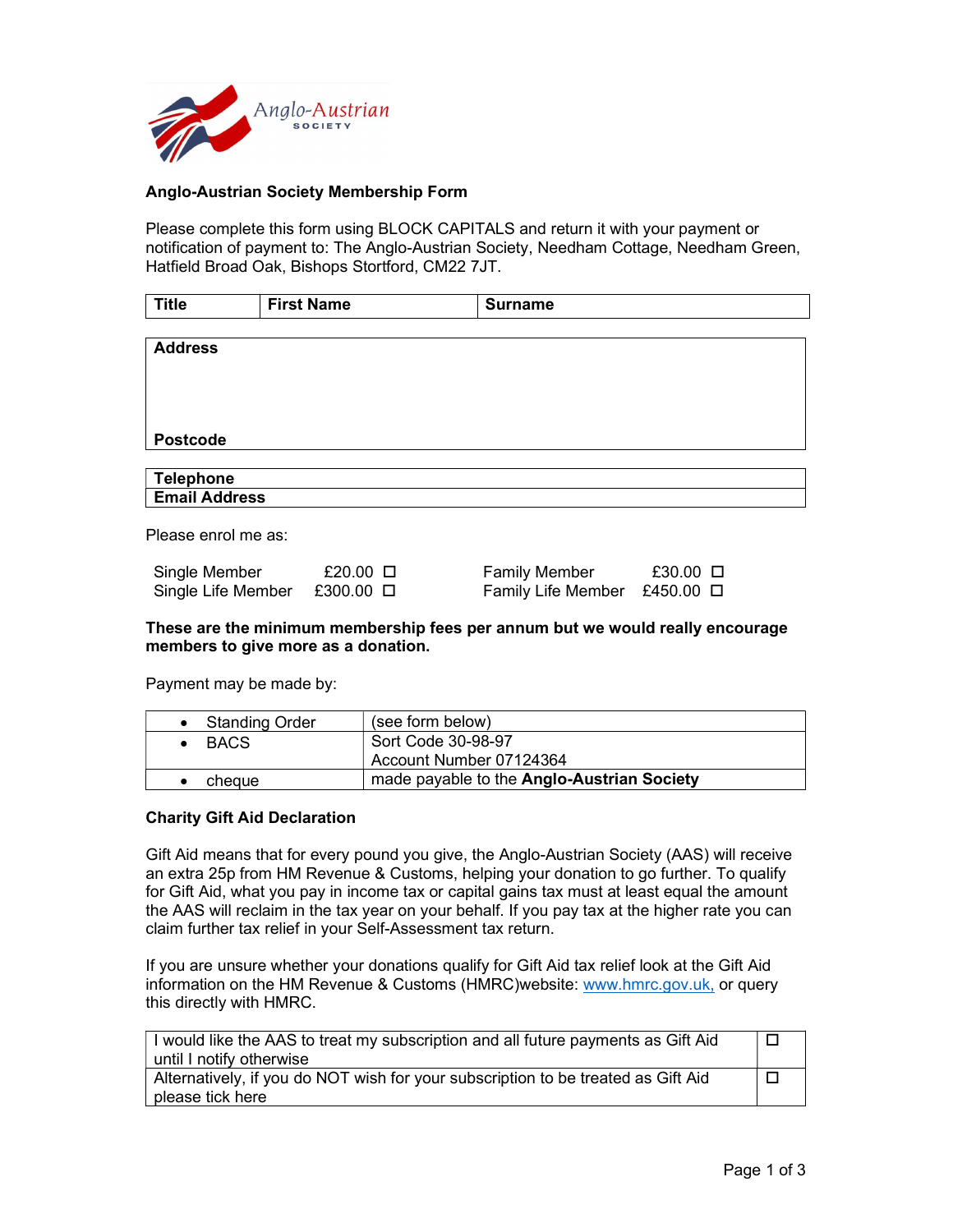I am a UK taxpayer and understand that if I pay less Income Tax and/or Capital Gains Tax than the amount of Gift Aid claimed on all my donations in that tax year it is my responsibility to pay any difference.

Signed…………………………………………………………………Date

Please notify the AAS if you:

- change your name or address.
- want to cancel this Declaration at any time:
- if in the future your circumstances change and you no longer pay tax on your income and capital gains equal to the tax that the charity reclaims.

## Data Privacy

The AAS will only use your personal data when the law allows us to do so. We will use your personal information to comply with any legal obligations to which we are subject, otherwise we will not share information with a third party. In order to respect your privacy, we will keep your details secure. We undertake to delete or to anonymise your personal data when this information is no longer required for the purpose for which it was originally collected or processed. Please indicate below how you would like to hear from us.

## Tick all that apply:

| E-mail |  | <b>Mobile phone/Landline</b> |  | Post |  |
|--------|--|------------------------------|--|------|--|
|--------|--|------------------------------|--|------|--|

Registered Charity Number 219015 Registered in England & Wales Number 601704